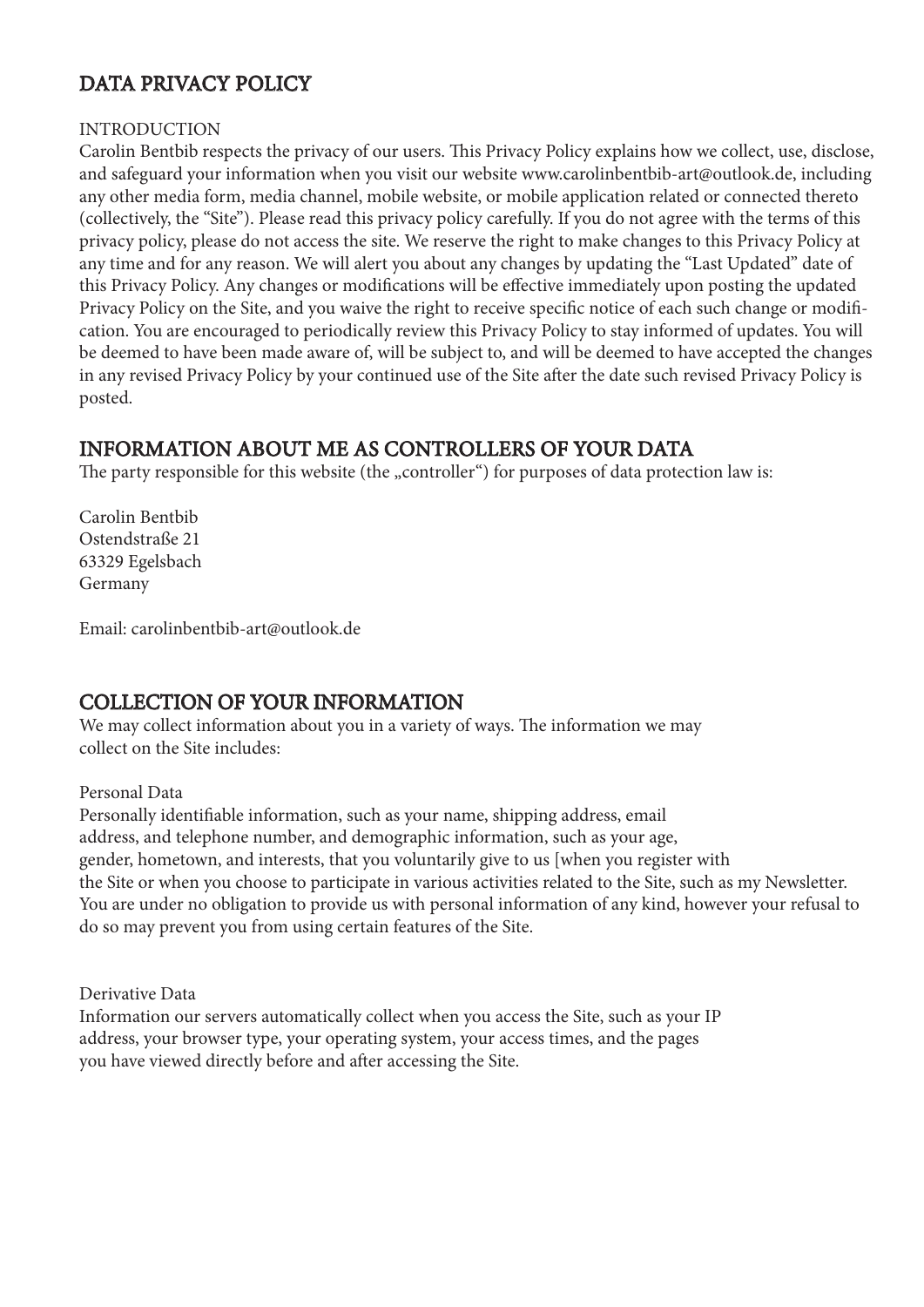### Facebook Permissions

The Site [and our mobile application] may by default access your Facebook basic account information, including your name, email, gender, birthday, current city, and profile picture URL, as well as other information that you choose to make public. We may also request access to other permissions related to your account, such as friends, checkins, and likes, and you may choose to grant or deny us access to each individual permission. For more information regarding Facebook permissions, refer to the Facebook Permissions Reference page.

### Data From Social Networks

User information from social networking sites, such as [Apple's Game Center, Facebook, Google+, Instagram, Pinterest, Twitter], including your name, your social network username, location, gender, birth date, email address, profile picture, and public data for contacts, if you connect your account to such social networks. [If you are using our mobile application, this information may also include the contact information of anyone you invite to use and/or join our mobile application.]

### Mobile Device Data

Device information, such as your mobile device ID, model, and manufacturer, and information about the location of your device, if you access the Site from a mobile device.

# Third-Party Data

Information from third parties, such as personal information or network friends, if you connect your account to the third party and grant the Site permission to access this information.

### Data From Contests, Giveaways, and Surveys

Personal and other information you may provide when entering contests or giveaways and/or responding to surveys.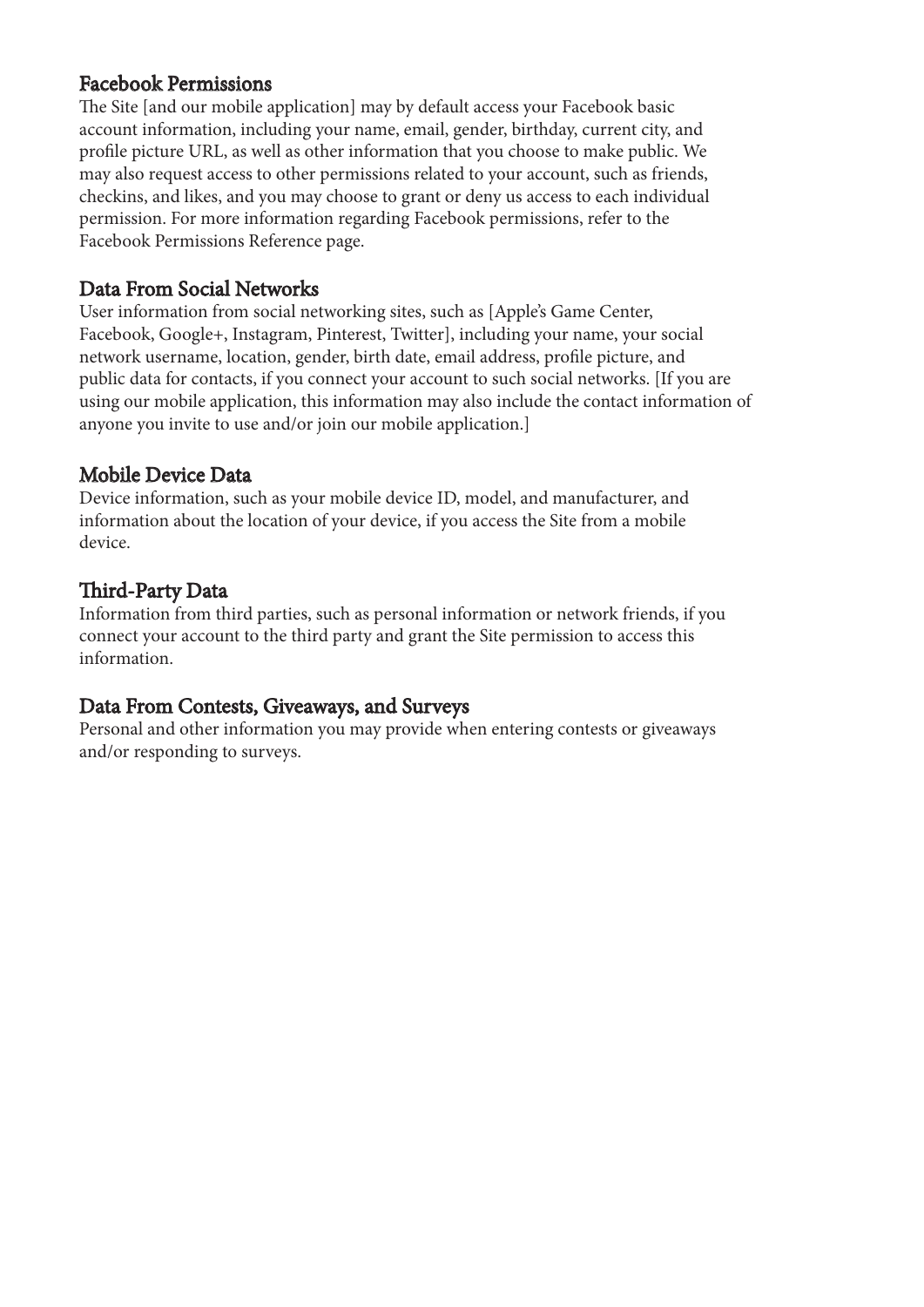# USE OF YOUR INFORMATION

Having accurate information about you permits us to provide you with a smooth, efficient, and customized experience. Specifically, we may use information collected about you via the Site [or our mobile application] to:

-Deliver targeted advertising, coupons, newsletters, and other information

- regarding promotions and the Site [and our mobile application] to you.
- Email you regarding your account or order.
- Fulfill and manage purchases, orders, payments, and other transactions related to the Site.
- Increase the efficiency and operation of the Site.
- -Notify you of updates to the Site..
- Offer new products, services, and/or recommendations to you.
- -Prevent fraudulent transactions, monitor against theft, and protect against criminal activity.
- -Process payments and refunds.
- Request feedback and contact you about your use of the Site
- -Respond to product and customer service requests.
- Send you a newsletter.

# BY LAW OR TO PROTECT RIGHTS

If we believe the release of information about you is necessary to respond to legal process, to investigate or remedy potential violations of our policies, or to protect the rights, property, and safety of others, we may share your information as permitted or required by any applicable law, rule, or regulation. This includes exchanging information with other entities for fraud protection and credit risk reduction.

# THIRD-PARTY SERVICE PROVIDERS

We may share your information with third parties that perform services for us or on our behalf, including payment processing, data analysis, email delivery, hosting services, customer service, and marketing assistance.

### ONLINE POSTINGS

When you post comments, contributions or other content to the Site [or our mobile applications], your posts may be viewed by all users and may be publicly distributed outside the Site [and our mobile application] in perpetuity.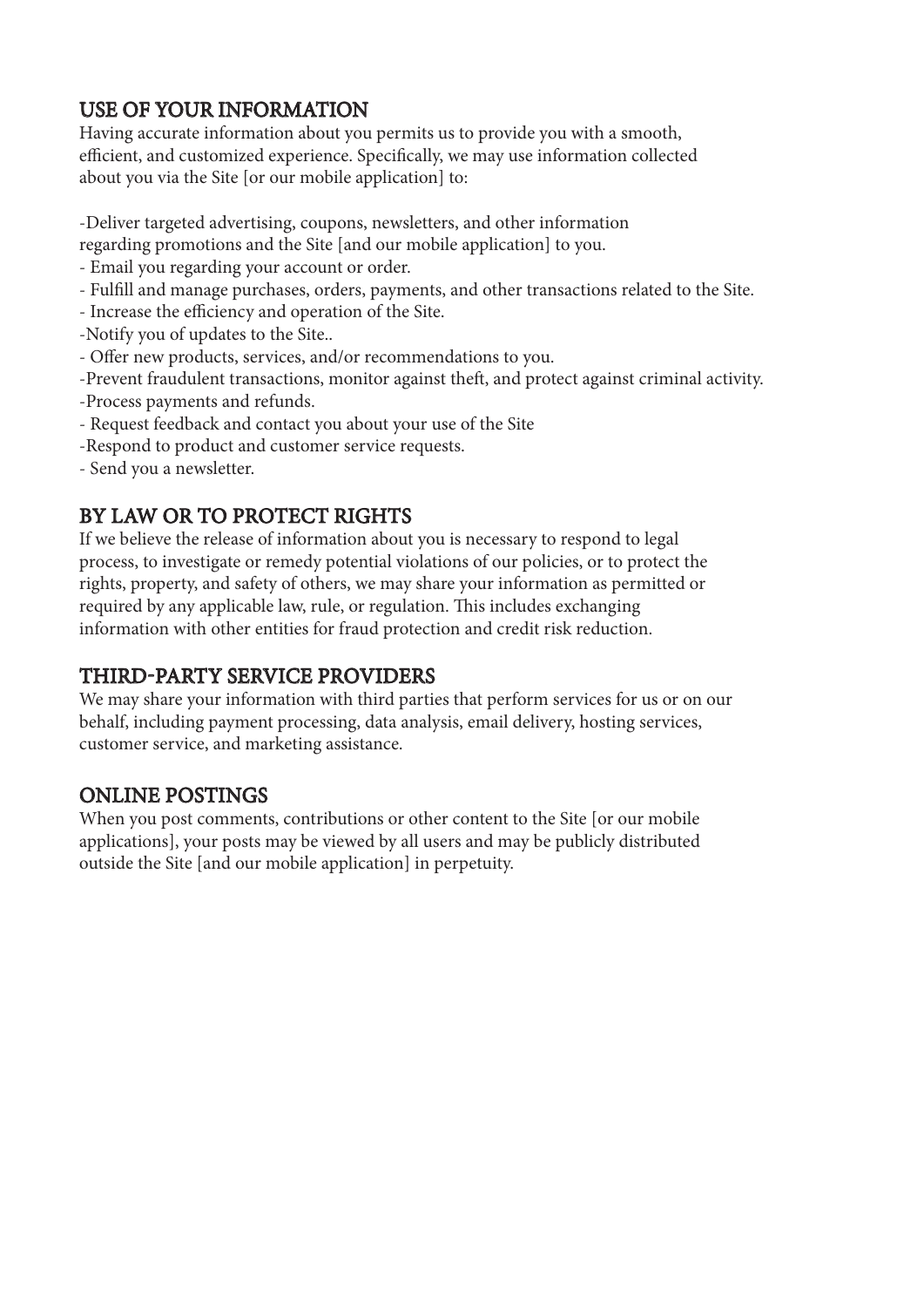# WEBSITE ANALYTICS

We may also partner with selected third-party vendors, such as [Google Analytics,] to allow tracking technologies and remarketing services on the Site [and our mobile application] through the use of first party cookies and third-party cookies, to, among other things, analyze and track users' use of the Site , determine the popularity of certain content and better understand online activity. By accessing the Site, you consent to the collection and use of your information by these third-party vendors. You are encouraged to review their privacy policy and contact them directly for responses to your questions. We do not transfer personal information to these third-party vendors. However, if you do not want any information to be collected and used by tracking technologies, you can visit the third-party vendor or the Network Advertising Initiative Opt-Out Tool or Digital Advertising Alliance Opt-Out Tool. You should be aware that getting a new computer, installing a new browser, upgrading an existing browser, or erasing or otherwise altering your browser's cookies files may also clear certain opt-out cookies, plug-ins, or settings.

### THIRD-PARTY WEBSITES

The Site [and our mobile application] may contain links to third-party websites and applications of interest, including advertisements and external services, that are not affiliated with us. Once you have used these links to leave the Site [or our mobile application], any information you provide to these third parties is not covered by this Privacy Policy, and we cannot guarantee the safety and privacy of your information. Before visiting and providing any information to any third-party websites, you should inform yourself of the privacy policies and practices (if any) of the third party responsible for that website, and should take those steps necessary to, in your discretion, protect the privacy of your information. We are not responsible for the content or privacy and security practices and policies of any third parties, including other sites, services or applications that may be linked to or from the Site.

### SECURITY OF YOUR INFORMATION

We use administrative, technical, and physical security measures to help protect your personal information. While we have taken reasonable steps to secure the personal information you provide to us, please be aware that despite our efforts, no security measures are perfect or impenetrable, and no method of data transmission can be guaranteed against any interception or other type of misuse. Any information disclosed online is vulnerable to interception and misuse by unauthorized parties. Therefore, we cannot guarantee complete security if you provide personal information.